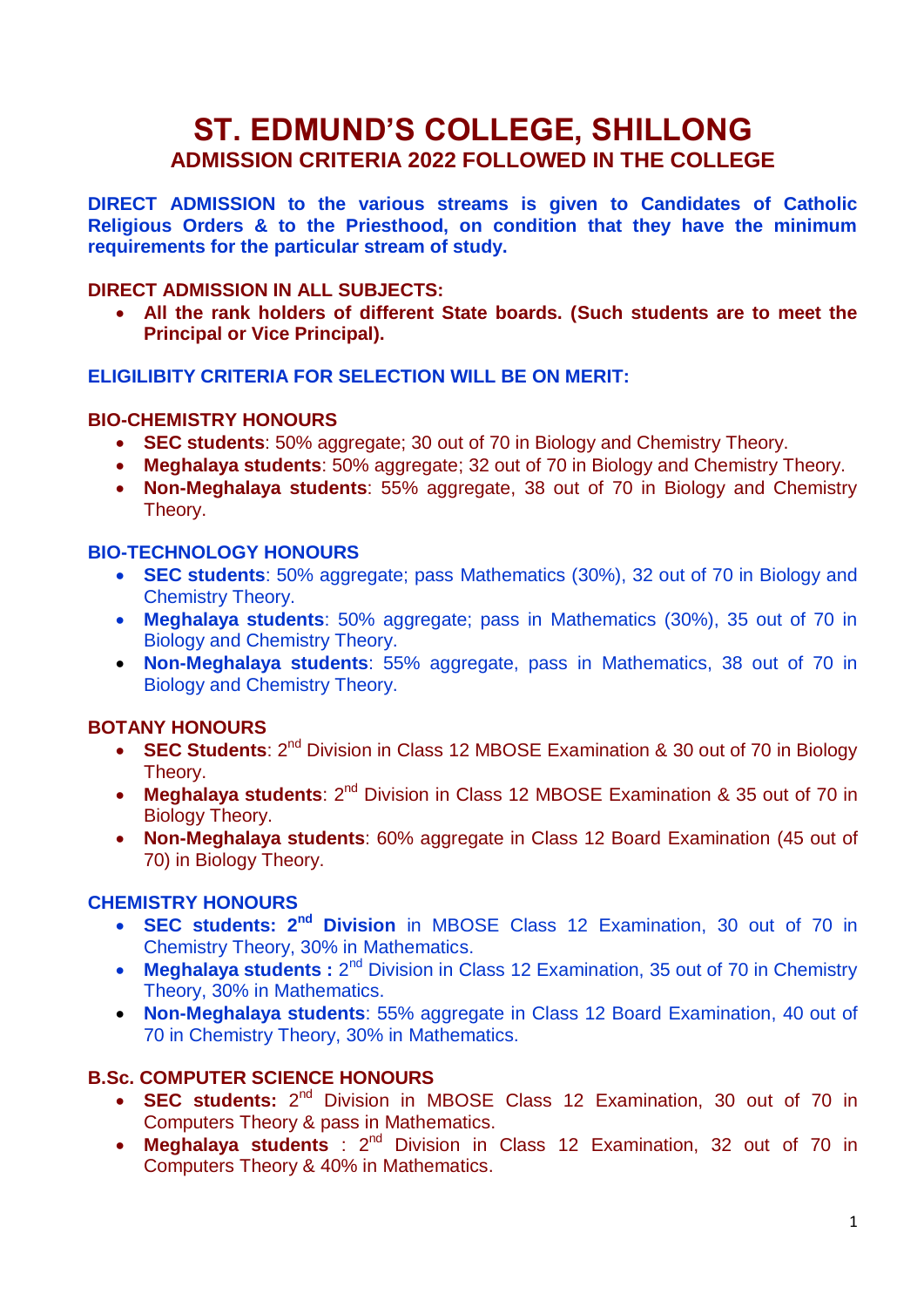**Non-Meghalaya students**: 55% aggregate in Class 12 Board Examination 50% in Computers (Theory) & 50% in Mathematics.

# **ELECTRONICS HONOURS**

- **SEC students: 45**% aggregate in MBOSE Class 12 Examination, Pass in Physics & Mathematics.
- **Meghalaya students:** 45% aggregate in Class 12 Examination, Pass in Physics & Mathematics.
- **Non-Meghalaya students**: 50% aggregate in Class 12 Board Examination, Pass in Physics & Mathematics.

## **B. Sc. ENVIRONMENTAL SCIENCE HONOURS**

- **SEC students**: 50% aggregate in class 12.
- **Meghalaya students**: 52% aggregate in class 12.
- **Non-Meghalaya students**: 55% aggregate in class 12.

#### **MATHEMATICS HONOURS**

- **SEC students:** 2<sup>nd</sup> Division in MBOSE Class 12 Examination and 50% Mathematics.
- **Meghalaya students**: 2<sup>nd</sup> Division in MBOSE Class 12 Examination and 55% in Mathematics.
- **Non-Meghalaya students**: 55% aggregate in Class 12 Board Examination and 60% in Mathematics.

## **PHYSICS HONOURS**

- **SEC students:** 2<sup>nd</sup> Division in MBOSE Class 12 Examination, 35 out of 70 in Physics Theory, 30% in Mathematics.
- Meghalaya students: 2<sup>nd</sup> Division in MBOSE Class 12 Examination, 40 out of 70 in Physics Theory, 30% in Mathematics.
- **Non-Meghalaya students**: 60% aggregate in Class 12 Board Examination, 45 out of 70 in Physics Theory, 30% in Mathematics.

#### **ZOOLOGY HONOURS**

- **SEC Students**: 2<sup>nd</sup> Division in Class 12 MBOSE Examination & 35 out of 70 in Biology Theory.
- Meghalaya students: 2<sup>nd</sup> Division in Class 12 MBOSE Examination & 40 out of 70 in Biology Theory.
- **Non-Meghalaya students**: 60% aggregate in Class 12 Board Examination (45 out of 70) in Biology Theory.

#### **B.Com**

- **(A) Spot Admission for MBOSE**: (50% aggregate in Accountancy, Business Studies, Economics and Aggregate of 60%).
- **(B) Spot Admission for Non-MBOSE students**: 70% aggregate in the Class 12 Board Examination with 65% in Accountancy, Business Studies and Economics.

#### **BSW**

- **SEC students**: Aggregate 55% in Class 12 Examination, 55% in English.
- **Meghalaya students**: 55% aggregate in Class 12 Examination, 55% in English.
- **Non-Meghalaya students**: 55% aggregate in Class 12 Board Examination, 60% in English.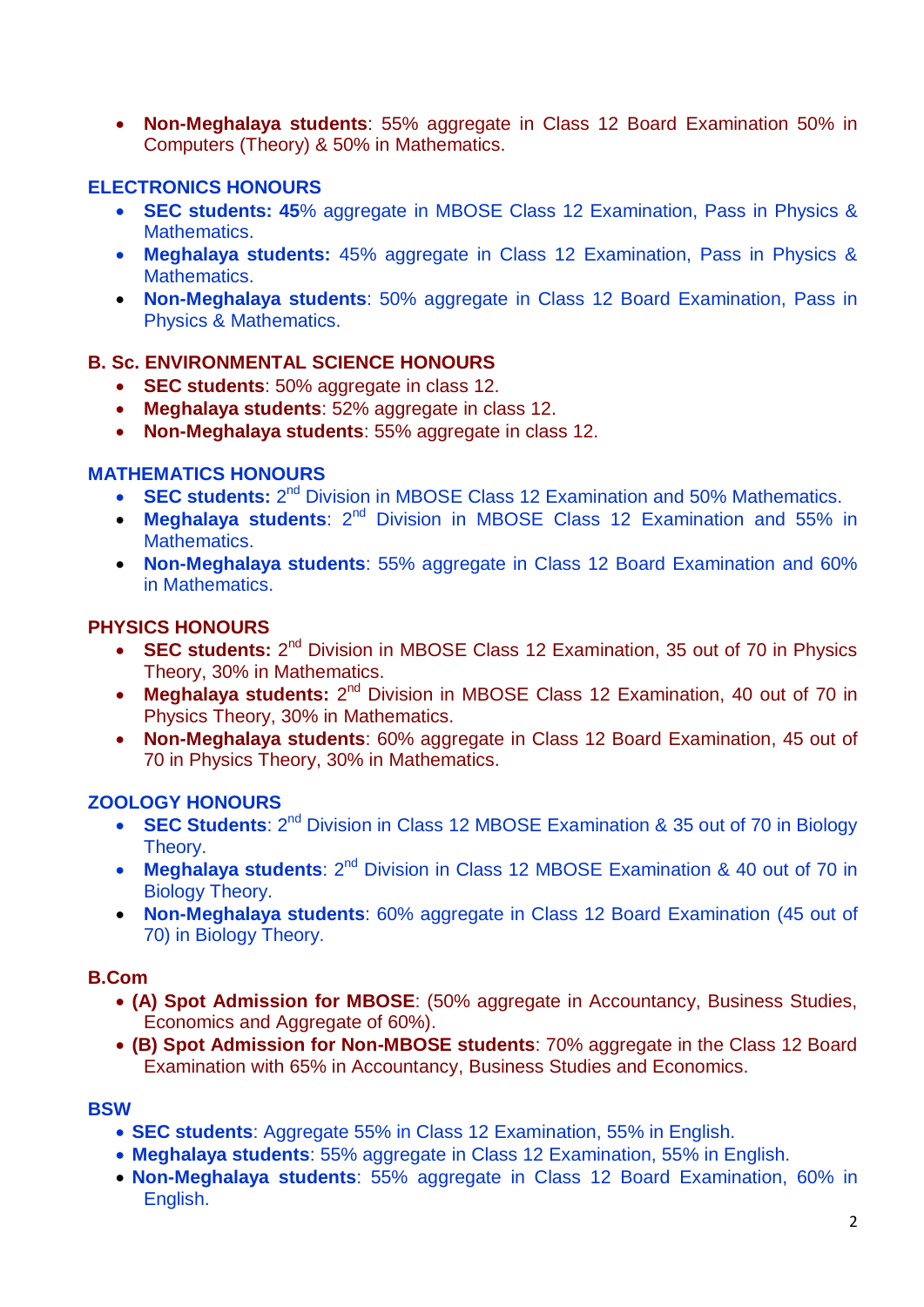## **BCA**

- **SEC students**: Aggregate 50% in Class 12 Examination, with Mathematics at the HS level (appeared).
- **Meghalaya students**: 50% aggregate in Class 12 Examination, with Mathematics in HS level (appeared).
- **Non-Meghalaya students**: 50% aggregate in Class 12 Board Examination, 40% in Mathematics at the HS level.

## **ENGLISH HONOURS**

#### **DIRECT/SPOT ADDMISSION CRITERIA**

**All the rank holders of different State boards.**

**For all other applicants: Selection through a written test.**

#### **ECONOMICS HONOURS**

- **SEC students:** 2nd Division in MBOSE Class 12 Examination, 50% (Eco), 40% (Mathematics) in Cl. 12 or 10 Examination.
- **Meghalaya students:** 2nd Division in 12 Examination, 55% (Eco), 40% (Mathematics) in Cl. 12 or 10 Examination.
- **Non-Meghalaya students:** 55% aggregate with 60% (Eco), 45% (Mathematics) in Cl.12 or 10 Examination.

*Note: Mathematics in Class X or Class XII is an important subject for selection.*

## **GEOGRAPHY HONOURS**

- **SEC students:** 2nd Division in MBOSE Class 12 Examination, 35 out of 70 in Geography Theory.
- Meghalaya students: 1<sup>st</sup> Division in Class 12 Examination, 40 out of 70 in Georg Theory.
- **Non-Meghalaya students:** 1st Division in Class 12 Board Examination, 60% in Geography Theory.

#### **HISTORY HONOURS**

- **SEC students**: 2nd Division in MBOSE Class 12 Examination, 45% in History, 45% in English.
- Meghalaya students: 2<sup>nd</sup> Division in Class 12 Examination, 50% in History, 50% in English.
- **Non-Meghalaya students**: 50% aggregate in Class 12 Board Examination, 50% in History, 50% in English.

#### **KHASI HONOURS**

- 50% aggregate in Class 12 Examination, with 50% Khasi MIL.
- **Meghalaya students**: 2nd Division in Class 12 Examination and 50% in Elective Khasi. **OR**
- 50% aggregate in Class 12 Examination, with 50% Khasi MIL.

# **POLITICAL SCIENCE HONOURS**

- **SEC students**: 2nd Division in Class 12 MBOSE Examination, 50% in Political Science, 50% in English.
- **Meghalaya students**: 55% aggregate in Class 12 MBOSE Examination, 55% in Political Science, 50% in English.